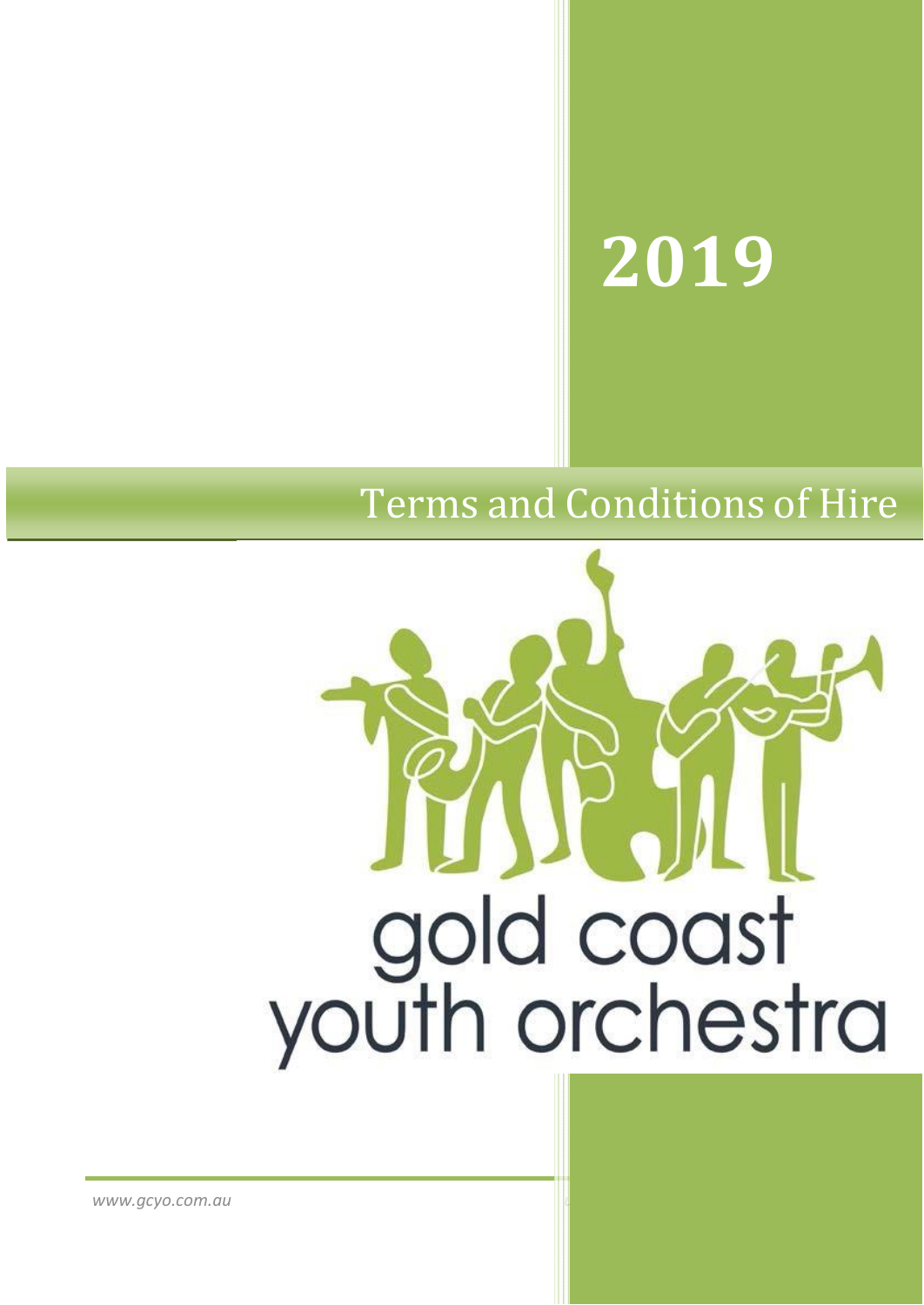

# Contents

| 1.0  |  |
|------|--|
| 2.0  |  |
| 3.0  |  |
| 4.0  |  |
| 5.0  |  |
| 6.0  |  |
| 7.0  |  |
| 8.0  |  |
| 9.0  |  |
| 10.0 |  |
| 11.0 |  |
| 12.0 |  |
| 13.0 |  |
|      |  |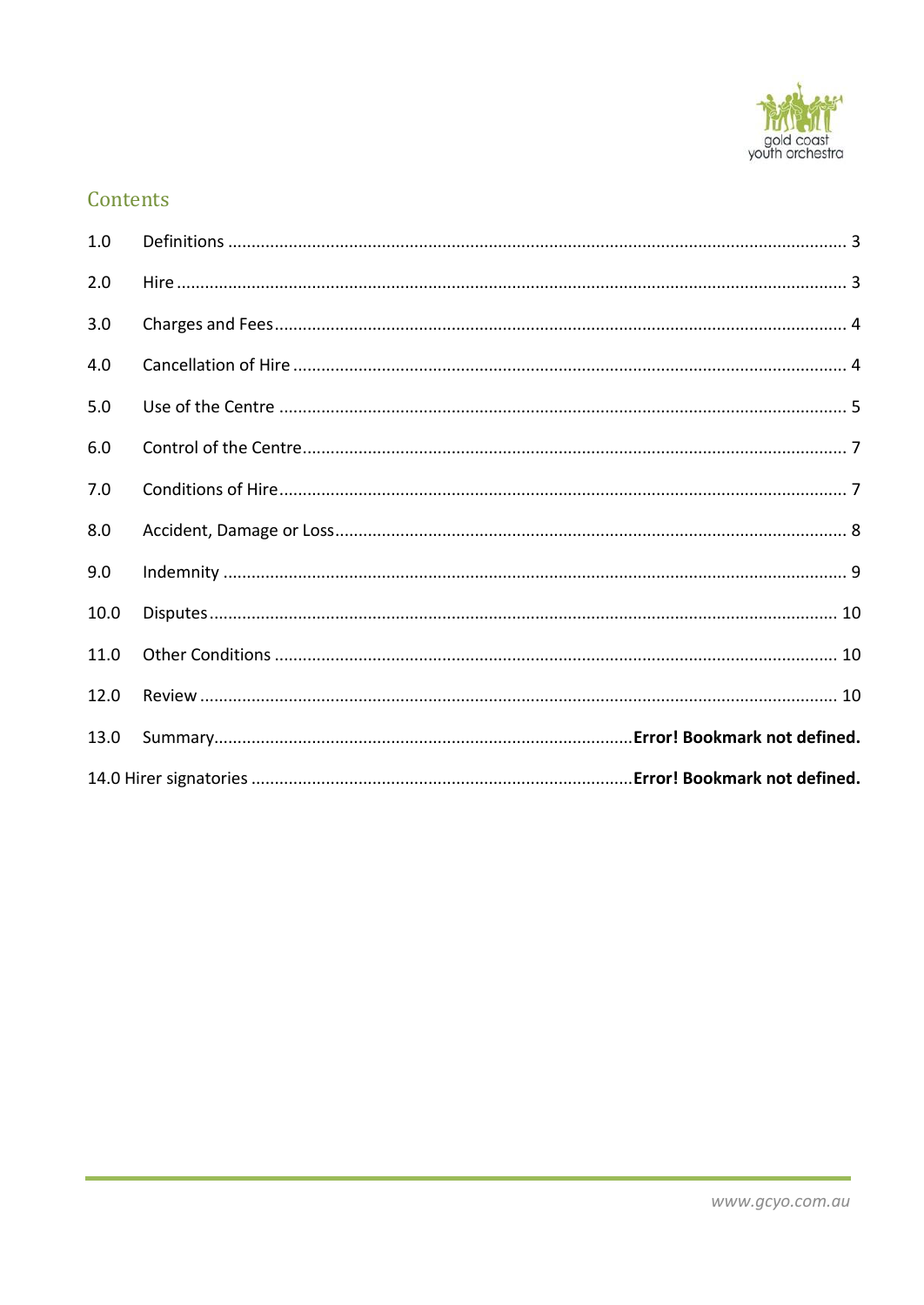

# <span id="page-2-0"></span>**1.0 Definitions**

In this document, Building Manager means the Manager of the Gold Coast Youth Orchestra Centre or a Member of the Management Committee or their Delegate.

## <span id="page-2-1"></span>**2.0 Hire**

Casual and annual hire for the Centre is processed by the Building Manager.

#### 2.1 Hours of use

The Centre is available for hire between 7:00am and midnight daily. Hire times must be strictly adhered to. All music is to cease at 11:00pm and the premises to be cleaned and vacated by 12:00 midnight unless otherwise agreed.

2.2 Applications

In all cases, written applications for the use of the Centre are to be made to the Building Manager<sup>[1](#page-2-2)</sup>,

#### 2.3 Casual hire

Will be accepted at the discretion of the Building Manager but must be confirmed within 14-days of the initial placement of the tentative booking. Casual fees apply.

2.4 Weekly hire

GCYO may accept weekly hire on an annual basis, however such hire will be reviewed at the completion of such hire<sup>[2](#page-2-3)</sup>.

### 2.5 Confirmation of hire

Hire of the Centre will not be considered as confirmed unless the terms and conditions are complied with or until such time as the hire fees are paid in full. The hirer will receive a provisional offer from the GCYO in response to their booking enquiry together with a copy of Terms and Conditions of H i r e . The hirer must provide their certificate of currency of insurance<sup>[3](#page-2-4)</sup> prior to the first day of hire.

#### 2.6 Subletting

Subletting of the Centre is strictly prohibited and will not be recognised under any circumstances.

<span id="page-2-2"></span><sup>1</sup> Email: [enquiry@gcyo.com.au](mailto:enquiry@gcyo.com.au)

<span id="page-2-3"></span><sup>2</sup> Refer Clause 13.0

<span id="page-2-4"></span> $3$  As referred to in clause 8.4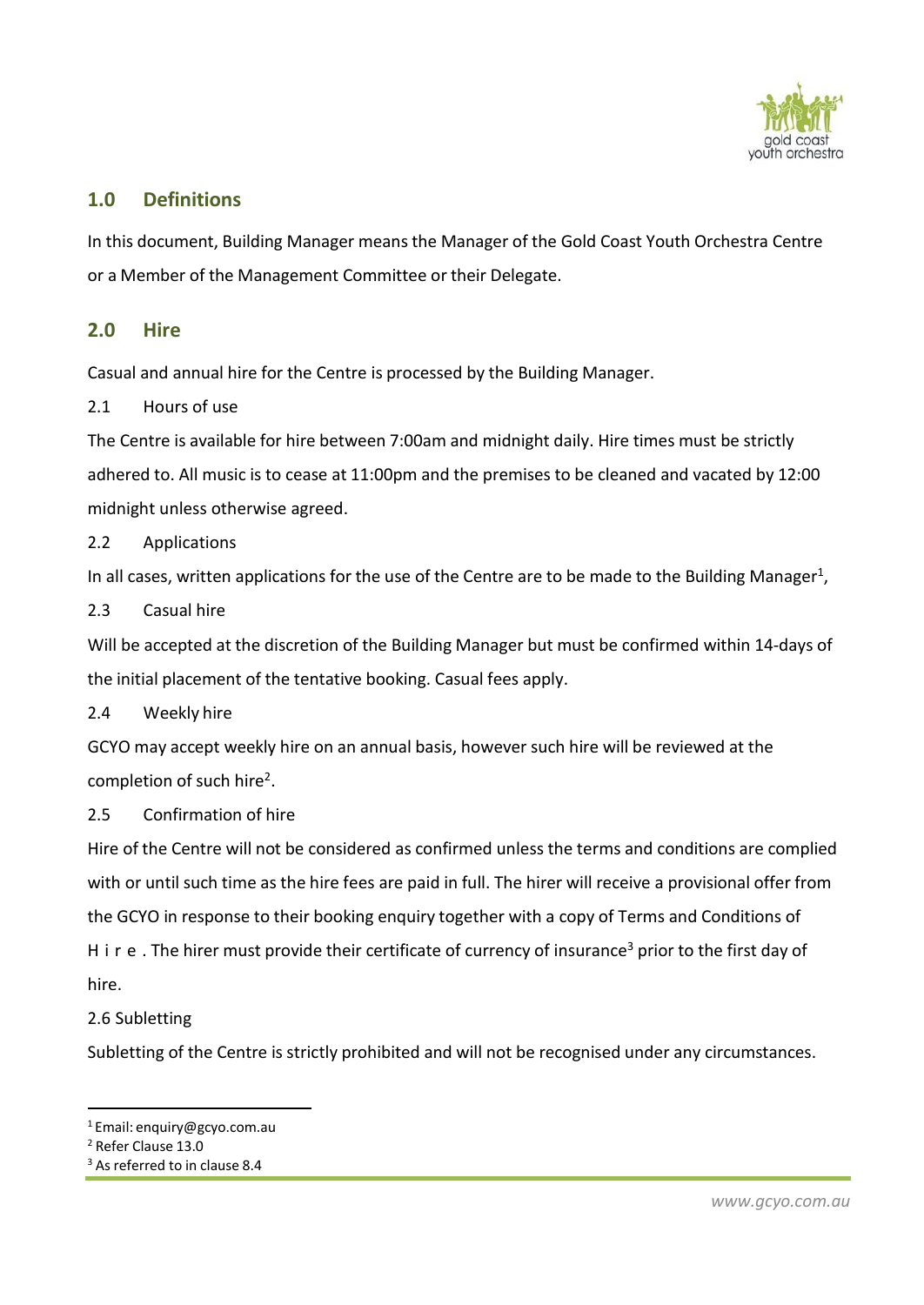

# <span id="page-3-0"></span>**3.0 Charges and Fees**

Centre charges and fees are set by the GCYO as part of the Youth Orchestra Centre's annual budget and may only be varied by written application to the GCYO Management Committee or their Delegate.

# <span id="page-3-1"></span>**4.0 Cancellation of Hire**

4.1 At least one-month notice of cancellation by annual hirers and one week notice of cancellation by others.

4.2 The refusal of use of the hall in any case may be authorised by the GCYO.

4.3 Notwithstanding that the hire of the Centre may have been entered into in accordance with these terms and conditions and that the hire charge or deposit may have been paid, it shall be in the power of the GCYO to cancel the hiring and direct the return of the deposit or hire charge. In this instance the hirer will have no claim at law or in equity for loss or damage in consequence thereof to the hirer.

4.4 The terms and conditions detailed herein include but are not limited to:

4.4.1 hire will be terminated where the GCYO considersthere is a likelihood that damage may be caused to the premises or any part of the Centre

4.4.2 hire will be terminated where the GCYO believes the business being conducted by the hirer or proposed to be conducted is beyond the scope of hire purposes or is of a scandalous, libelous or obscene character. All users are required to be respectful of the needs of other users.

4.4.3 GCYO may revoke or discontinue the permission granted at any time by giving the hirer notice in writing thereof, whereupon the permission granted to the hirer shall be at an end but without prejudice to any right or remedy of the GCYO for breach by the hirer. 4.4.4 If in the opinion of the GCYO the premises shall not at any date or at any time previously requested be in a condition suitable for any performance or use by the hirer, then the GCYO may revoke or discontinue the permission granted in respect of any such day or time by giving to the hirer notice in writing thereof, whereupon immediately upon receipt of such notice the permission granted shall be at an end provided that the GCYO shall repay to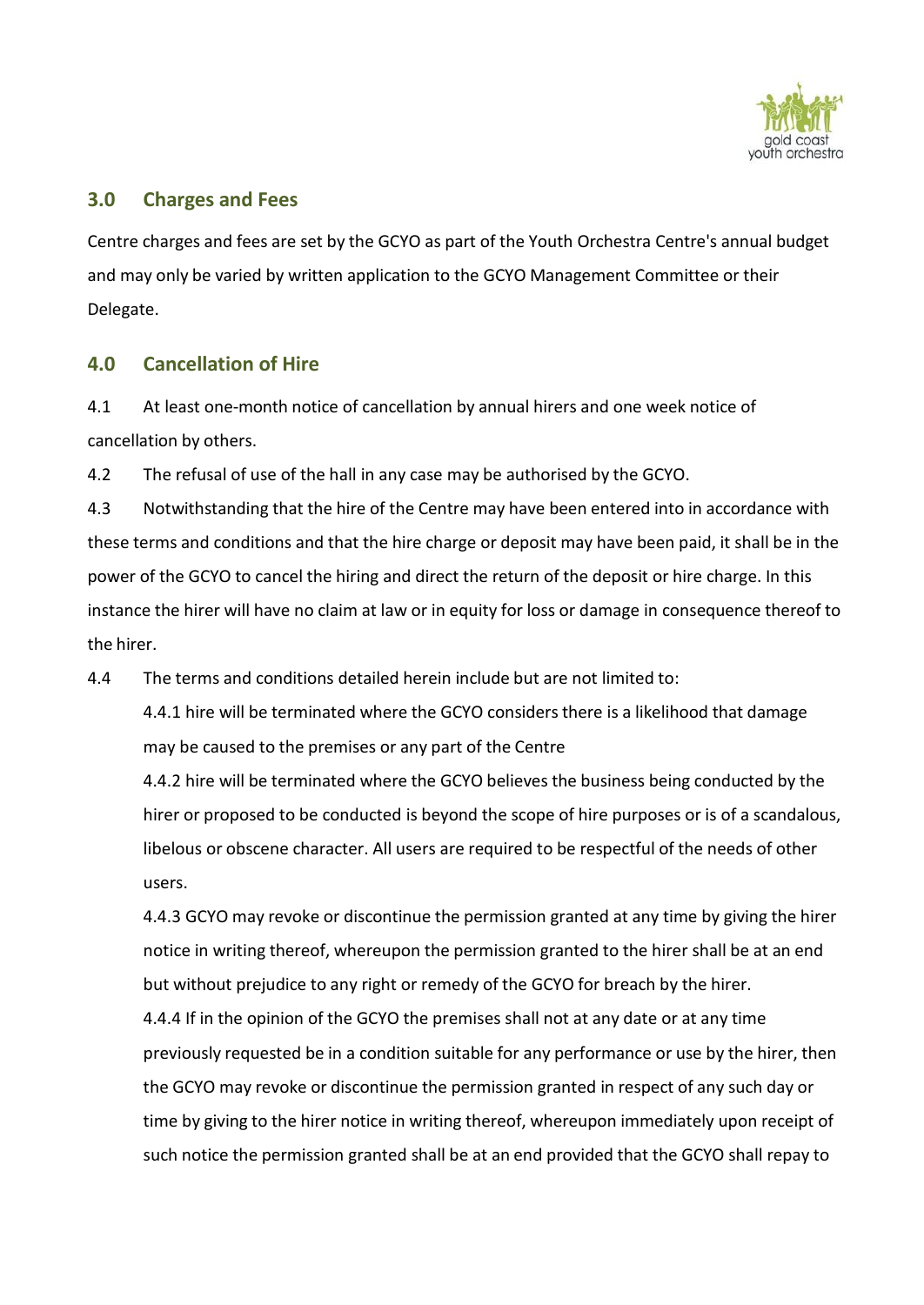

the hirer, all sums paid by the hirer to the Centre. Should the hirer have had use of the premises for any period then at the discretion of the GCYO an amount apportioned to the balance only may be repaid by the GCYO.

# <span id="page-4-0"></span>**5.0 Use of the Centre**

5.1 Commercial (Retail) Trading

The hiring of the Centre for any commercial retail trading purpose is not permitted.

5.2 Set-up and set-down

The hirer is responsible for all setting-up and setting-down of the venue. Venue must be returned to original condition after each use; otherwise cleaning fees at the going-rate + GST 2-hour minimum apply<sup>[4](#page-4-1)</sup>.

5.3 Reception and Custody of Centre Chattels

The hirer shall make arrangements with the Building Manager for the reception and custody of all articles and things supplied by the Centre and for the return thereof immediately upon the termination of the hiring period. Items missing, lost or damaged will be charged at current valuation. Storage fees may apply.

5.4 Removal of hirer's chattels

The hirer will remove from the Centre all the scenery, curtains, properties, goods and effects of the hirer immediately after each performance or use. Any hirer not complying with this requirement may be liable for additional charges in respect of a further period of hire at the scheduled rates and or the costs incurred by GCYO in their removal.

5.5 Exits

The hirer shall not permit any person or item to obstruct any Exit within the Centre.

5.6 Temporary fixtures and decoration

The floors, walls or any other parts of the Centre must not be broken or pierced by nails, screws, or other contrivances, nor by any writing, printing, painting or other decorations made on the walls, and no proscenium, scenery, fittings, decorations, posters, fixed, hung or displayed in or upon the

<span id="page-4-1"></span><sup>4</sup> Also refer 14.0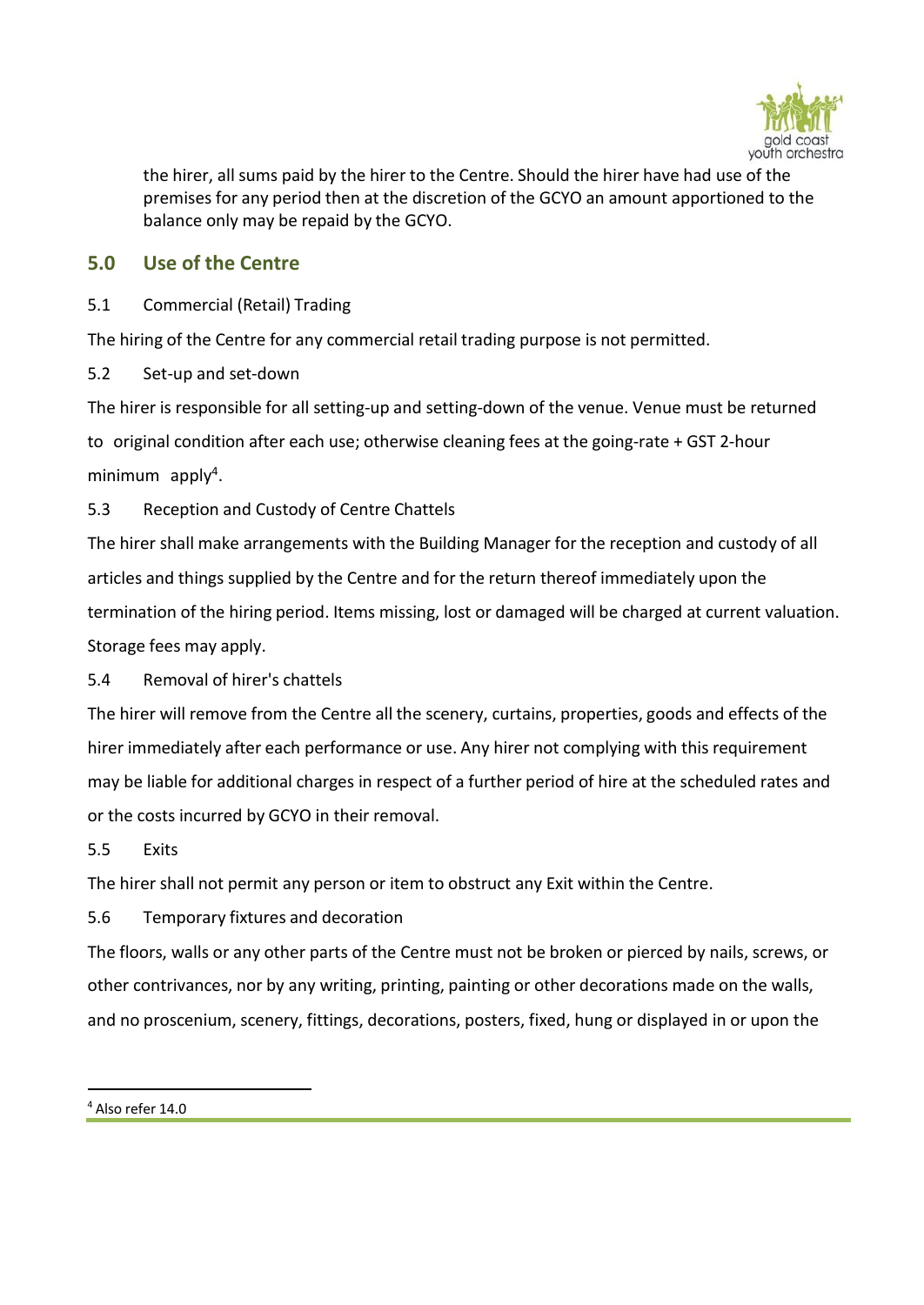

building without the previous consent of the Building Manager. No electrical, mechanical or other equipment may be brought on to the Centre without prior written approval from the GCYO. Straw and hay, whether in loose quantities or bales, is banned. Confetti is banned. Candles or any type of fire is banned. The hirer shall at his/her own expense provide such protective apparatus and appliances as may be directed by the GCYO in order to comply with any relevant Statutory requirement or those of the GCYO Insurers.

5.7 Advertising

No advertising of any description or kind shall be permitted upon or in any part of the Centre premises or approached thereto, without the written approval of the Building Manager. If the Building Manager is of the opinion that any notice exhibited is for any reason unsuitable or inappropriate, the hirer will be required to remove.

5.8 GCYO property

GCYO property may not be removed or borrowed from the venue without written permission from the Building Manager.

5.9 Other asset use

The GCYO may make available music or non-music assets for use at a separate cost to be determined by the GCYO. Use of GCYO assets is optional and conditional.

5.10 Grand Piano/s Use

The Gold Coast Youth Orchestra will make available the Kawai Grand Piano and Yamaha Grand Piano for use based on requested quote. Use of GCYO assets is optional and conditional.

5.11 Air Conditioning Use

The Gold Coast Youth Orchestra will make available air conditioning based on quote. Hirer to request quote via email. Use of GCYO assets is optional and conditional.

5.12 Smoking

The Gold Coast Youth Orchestra Centre is designated non-smoking by State Government resolution. As such, smoking is not permitted within the confines of the Centre and externally within ten metres of the property.

5.13 Returning property to condition in which it was found: hirers are required to leave the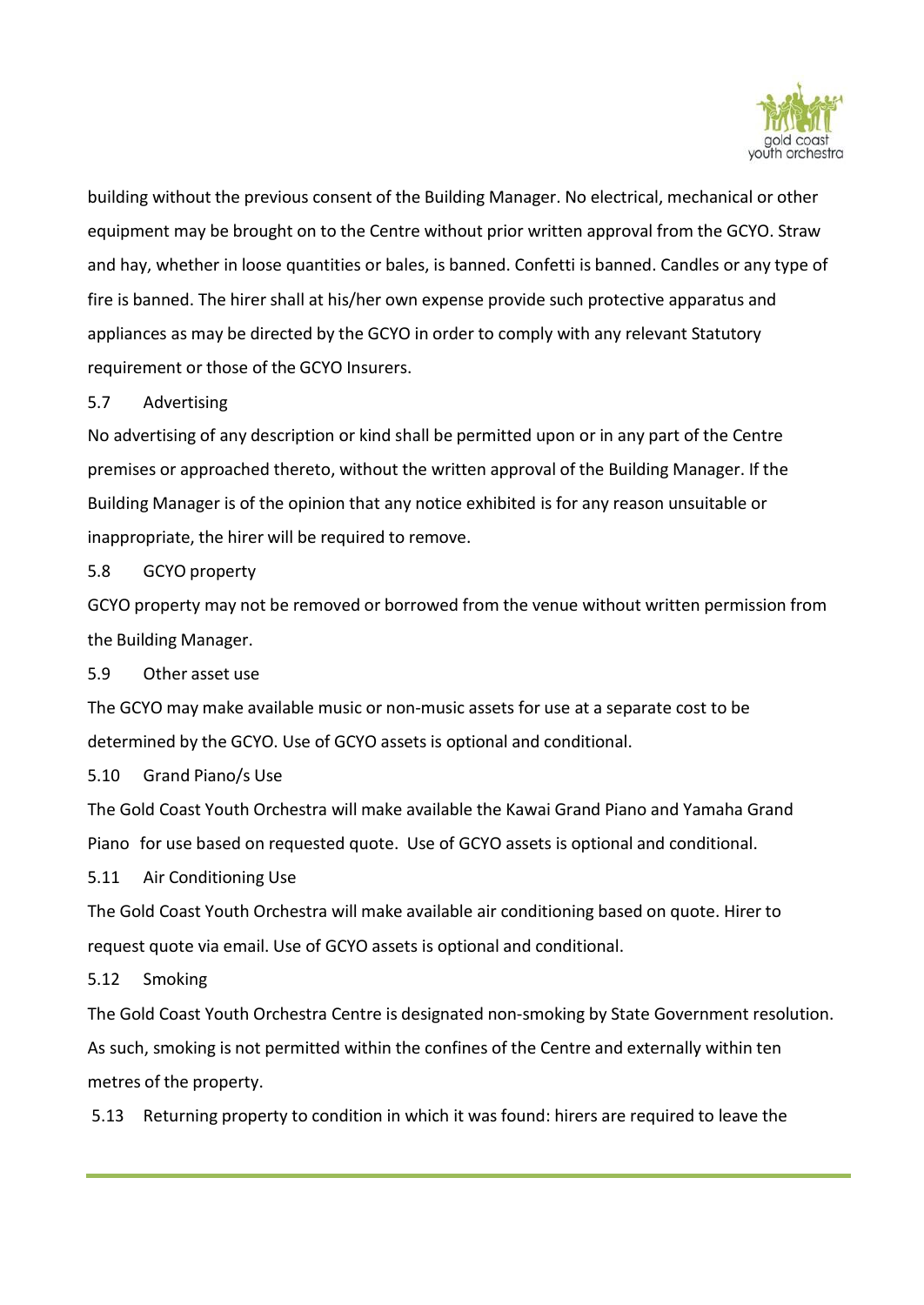

Centre in the original state at the conclusion of each use<sup>[5](#page-6-2)</sup>.

5.14 Food and Beverage is prohibited in all carpeted spaces.

# <span id="page-6-0"></span>**6.0 Control of the Centre**

#### 6.1 Administration

The general administration and control of the Centre is vested in the Gold Coast Youth Orchestra who shall exercise absolute discretionary powers for the good order and control of such premises.

### 6.2 Control of exits

The GCYO shall have complete control and supervision over all means of ingress and egress and the hirer or his/her representative shall act under the direction of the Building Manager in this respect.

### 6.3 Lost property

Delegates of the GCYO are the only persons authorised to enter, examine and search the Centre for lost property left behind by any audiences. All articles of any description or kind found in any part of the Centre must immediately be delivered to the GCYO for registration and retention until property claimed and or restored to the owner on production of satisfactory proof of ownership. Private attendants, who may be engaged by any hirer of the Centre, shall be strictly confined to the duties connected with their engagement and such attendants are absolutely prohibited from entering and searching the Centre or other premises or any part thereof for lost property left behind after a hire.

# <span id="page-6-1"></span>**7.0 Conditions of Hire**

7.1 The hirer will permit the GCYO or any other authorised officer(s), servant or agent of the GCYO at any time and from time to time to enter upon the premises or any part thereof.

7.2 The hirer will comply with any requirement or direction made or given by the Building Manager. The Building Manager shall be at liberty to suspend and or control to any extent and any way deemed necessary, any use, performance, matter or proceeding which is judged to be not in accordance with the provision of the terms and conditions without rendering the GCYO or any Officer(s), servant or agent liable for damages in respect of such suspension and or control.

7.3 The hirer shall ensure that the premises are used in a proper and orderly and lawful manner

<span id="page-6-2"></span><sup>5</sup> Refer clause 5.2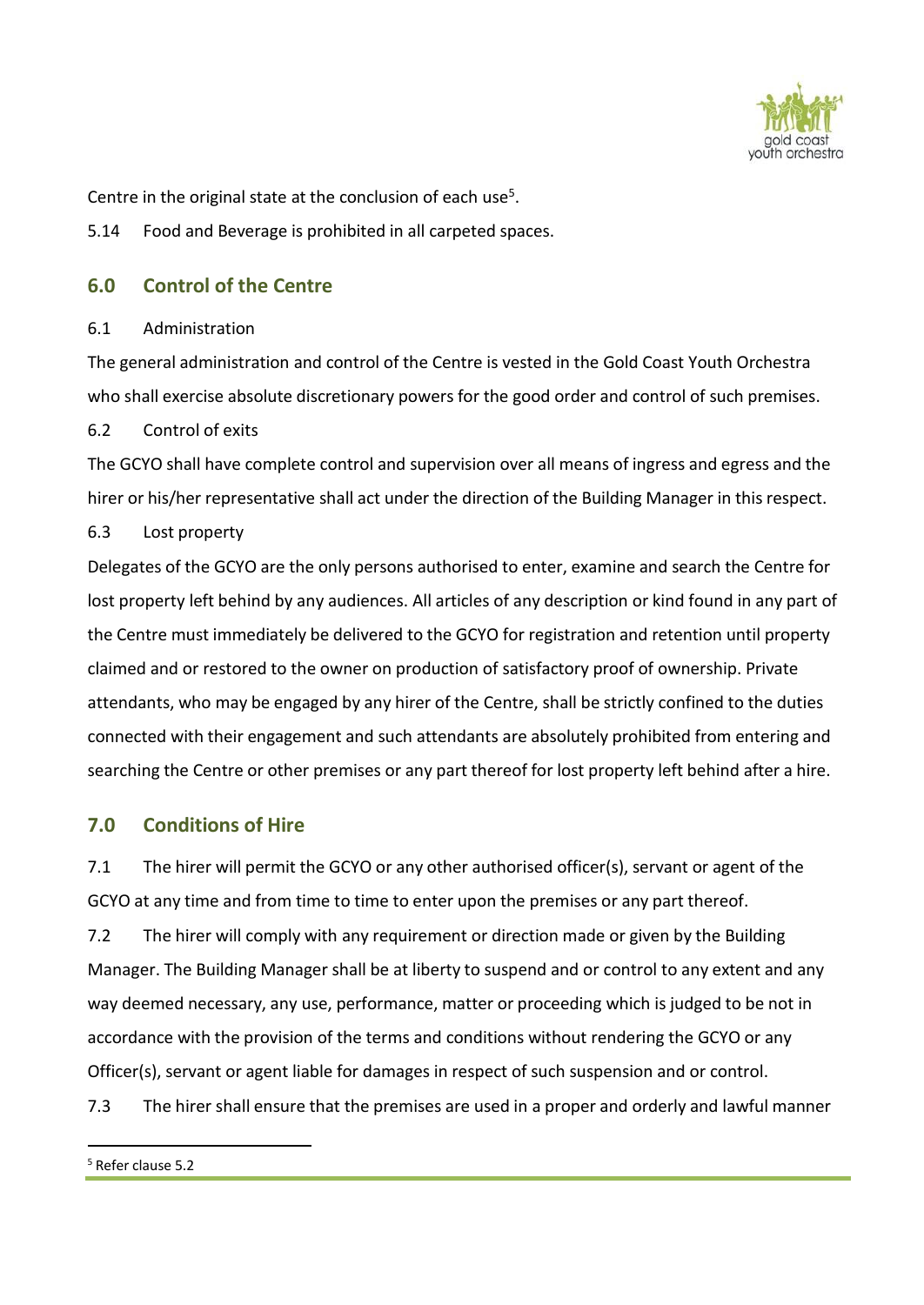

and will not permit or suffer any riotous, disorderly or improper conduct on the premises nor permit or suffer any person who is affected by liquor or guilty of riotous, disorderly or improper conduct to be or remain in the premises nor permit or suffer to be done in or about the premises or any other part of the Centre any act, matter or thing which may injure or tend to injure the reputation of the GCYO or cause a nuisance or annoyance to others. The hirer shall not hinder or obstruct or permit or suffer to be hindered or obstructed any member of the Queensland Police Force in the exercise or discharge of his/her duties.

7.4 The hirer shall indemnify the GCYO against any action taken against the GCYO as a result of any such breach.

7.5 The hirer shall notify the Building Manager of any alcoholic beverage of any kind proposed to be brought into the Centre. If it is the intention of the Hirer to sell liquor to function attendees, an appropriate Liquor Permit must be obtained from the Office of Liquor Gaming Licensing, Queensland. Proof of compliance must be furnished to the GCYO prior to the commencement of the function in question.

7.6 In accordance with Australian laws, underage consumption of alcohol is not permitted on GCYO premises.

7.7 The hirer shall not bring nor permit any explosives or inflammable liquids of whatsoever kind or nature to be brought into or used in the Centre and shall not use or permit to be used naked lights in any part of the Centre and shall not allow or permit any act or performance in the Centre which could cause injury to any person or persons.

7.8 The hirer shall at all times ensure that any person or persons engaged or employed by him on the premises shall be fully covered by a Workers Compensation Policy and shall, if required, produce evidence of such cover.

7.9 The hirer is responsible for facility induction to and for their group covering Evacuation Procedures and Emergency Exits.

#### <span id="page-7-0"></span>**8.0 Accident, Damage or Loss**

8.1 The hirer shall be held responsible for and be required to make good any loss or damage to the Centre, the surrounding property, furniture, appliances or apparatus occurring during the period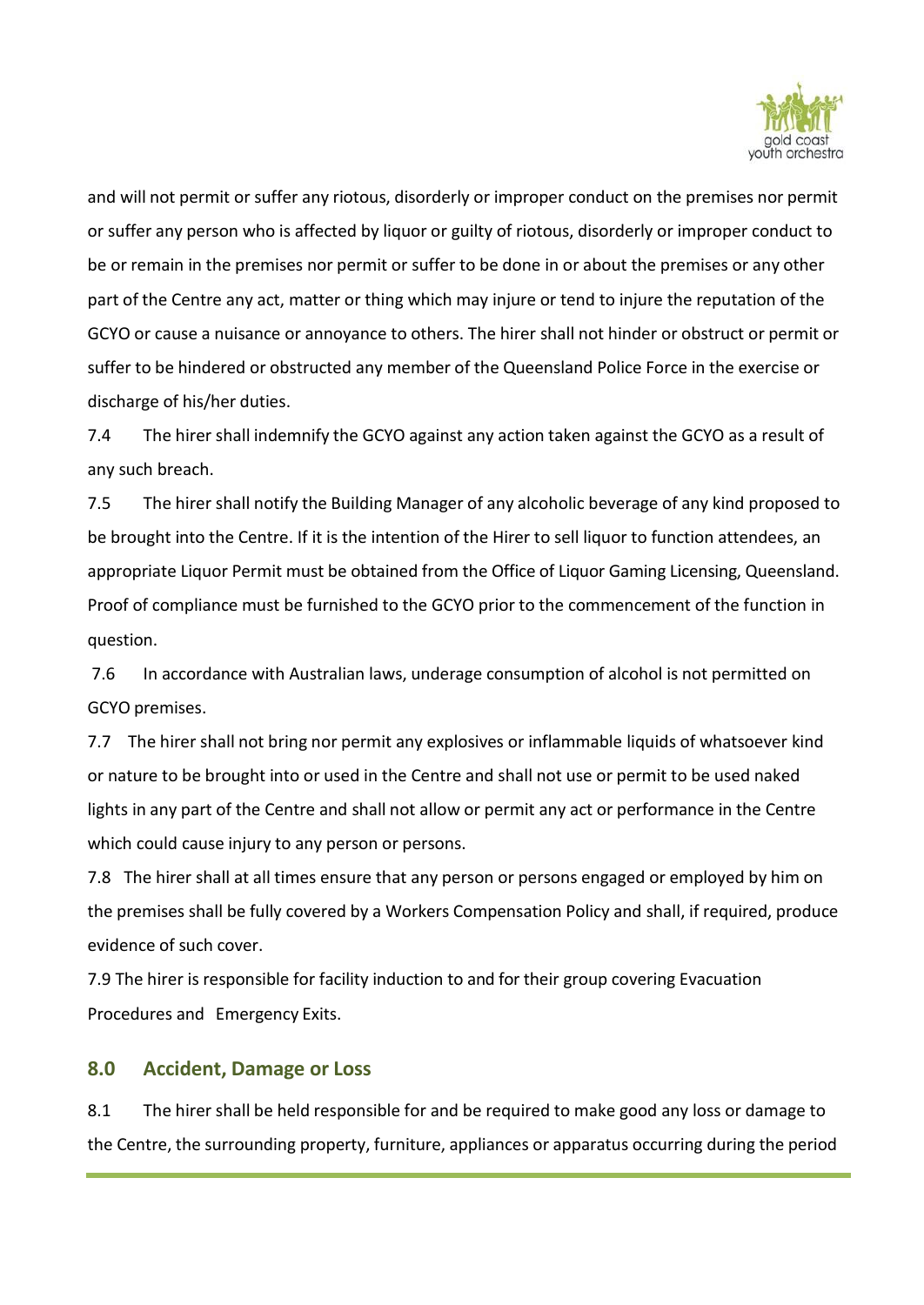

of hire and he/she shall make such deposit as security, therefore as the Building Manager may require.

8.2 The hirer shall be responsible for any accident, loss, damage or injury sustained by any person or persons using the Centre during the period of hire, notwithstanding that it arose from or by reason of any defect in the furniture, fittings or other accessories of any kind whatsoever or otherwise.

8.3 Implicit or explicit agreement of the hire terms and conditions shall be deemed to indemnify the GCYO against all claims and demands made, or costs or expenses incurred in connection therewith.

8.4 It is the responsibility of the hirer to arrange Public Risk Insurance Cover for the duration of his/her hire and be able to furnish a valid Certificate of Currency to the GCYO.

8.5 The GCYO shall not be held responsible in any way for any damage to or loss of any property placed in the Centre by the Hirer or for any loss occasioned by the Hirer through accident or failure of the electricity or other plant by any unavoidable cause.

8.6 Attendance of Fire Brigade. It shall be obligatory upon the hirer to arrange with the Fire Brigade authorities and pay for the attendance of a fireman/woman when required during the hire.

### <span id="page-8-0"></span>**9.0 Indemnity**

9.1 The hirer will use and occupy the premises at the risk of the hirer and the hirer will release the GCYO, its officers, servants, agents and contractors from all actions, claims and demands of every kind resulting from:

9.1.1 any accident loss damage or injury to any person or property occurring on the premises whilst occupied or used by the hirer or any property servant or agent of the hirer.

9.1.2 any loss or damage suffered by any person or persons arising out of the exercise by the GCYO and its officers, servants or agents of any right or discretion pursuant to the Terms and **Conditions** 

9.1.3 any accident, loss or damage or injury to any person or property arising out of the use of any GCYO equipment provided pursuant to Terms and Conditions.